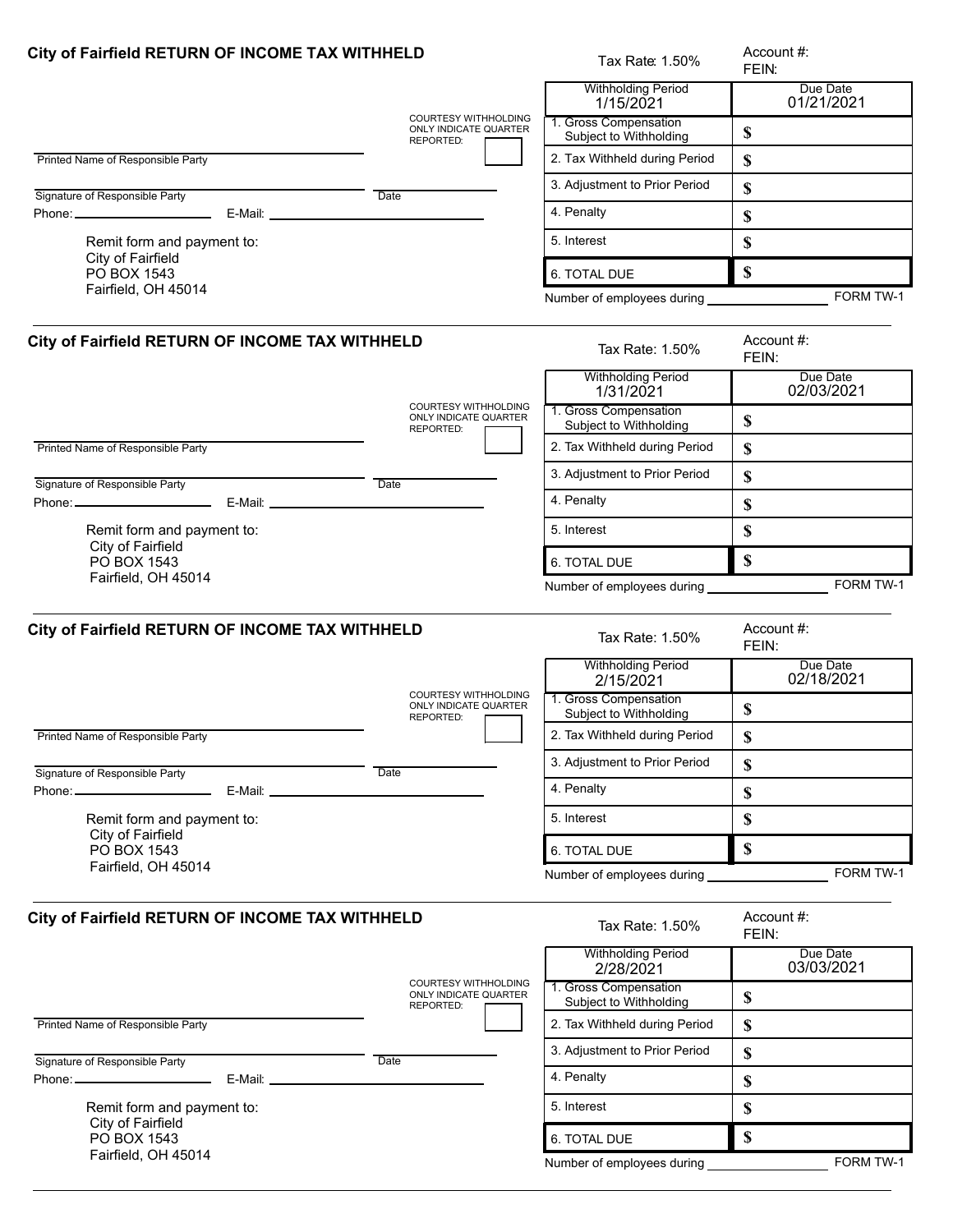| City of Fairfield RETURN OF INCOME TAX WITHHELD              |                                                                   | Tax Rate: 1.50%                                 | Account #:<br>FEIN:       |
|--------------------------------------------------------------|-------------------------------------------------------------------|-------------------------------------------------|---------------------------|
|                                                              | <b>COURTESY WITHHOLDING</b>                                       | <b>Withholding Period</b><br>3/15/2021          | Due Date<br>03/18/2021    |
|                                                              | ONLY INDICATE QUARTER<br>REPORTED:                                | 1. Gross Compensation<br>Subject to Withholding | \$                        |
| Printed Name of Responsible Party                            |                                                                   | 2. Tax Withheld during Period                   | \$                        |
| Signature of Responsible Party                               | Date                                                              | 3. Adjustment to Prior Period                   | \$                        |
|                                                              |                                                                   | 4. Penalty                                      | \$                        |
| Remit form and payment to:                                   |                                                                   | 5. Interest                                     | \$                        |
| City of Fairfield<br>PO BOX 1543                             |                                                                   | 6. TOTAL DUE                                    | \$                        |
| Fairfield, OH 45014                                          |                                                                   | Number of employees during                      | FORM TW-1                 |
| City of Fairfield RETURN OF INCOME TAX WITHHELD              |                                                                   | Tax Rate: 1.50%                                 | Account #:<br>FEIN:       |
|                                                              |                                                                   | <b>Withholding Period</b><br>3/31/2021          | Due Date<br>04/06/2021    |
|                                                              | COURTESY WITHHOLDING<br><b>ONLY INDICATE QUARTER</b><br>REPORTED: | 1. Gross Compensation<br>Subject to Withholding | \$                        |
| Printed Name of Responsible Party                            |                                                                   | 2. Tax Withheld during Period                   | \$                        |
| Signature of Responsible Party                               | Date                                                              | 3. Adjustment to Prior Period                   | \$                        |
| Phone: ________________________<br>E-Mail: _________________ |                                                                   | 4. Penalty                                      | \$                        |
| Remit form and payment to:                                   |                                                                   | 5. Interest                                     | \$                        |
| City of Fairfield<br>PO BOX 1543                             |                                                                   | 6. TOTAL DUE                                    | $\mathbf S$               |
| Fairfield, OH 45014                                          |                                                                   | Number of employees during __________           | FORM TW-1                 |
| City of Fairfield RETURN OF INCOME TAX WITHHELD              |                                                                   | Tax Rate: 1.50%                                 | Account #:<br>FEIN:       |
|                                                              |                                                                   | <b>Withholding Period</b><br>4/15/2021          | Due Date<br>04/20/2021    |
|                                                              | <b>COURTESY WITHHOLDING</b><br>ONLY INDICATE QUARTER<br>REPORTED: | 1. Gross Compensation<br>Subject to Withholding | \$                        |
| Printed Name of Responsible Party                            |                                                                   | 2. Tax Withheld during Period                   | \$                        |
| Signature of Responsible Party                               | Date                                                              | 3. Adjustment to Prior Period                   | \$                        |
| Phone: ________________________<br>E-Mail: _______________   |                                                                   | 4. Penalty                                      | $\boldsymbol{\mathsf{S}}$ |
| Remit form and payment to:                                   |                                                                   | 5. Interest                                     | \$                        |
| City of Fairfield<br>PO BOX 1543                             |                                                                   | 6. TOTAL DUE                                    | $\mathbf S$               |
| Fairfield, OH 45014                                          |                                                                   |                                                 | FORM TW-1                 |
| City of Fairfield RETURN OF INCOME TAX WITHHELD              |                                                                   | Tax Rate: 1.50%                                 | Account #:<br>FEIN:       |
|                                                              |                                                                   | <b>Withholding Period</b><br>4/30/2021          | Due Date<br>05/05/2021    |
|                                                              | <b>COURTESY WITHHOLDING</b><br>ONLY INDICATE QUARTER<br>REPORTED: | 1. Gross Compensation<br>Subject to Withholding | \$                        |
| Printed Name of Responsible Party                            |                                                                   | 2. Tax Withheld during Period                   | \$                        |
| Signature of Responsible Party                               | Date                                                              | 3. Adjustment to Prior Period                   | \$                        |
|                                                              |                                                                   | 4. Penalty                                      | \$                        |
| Remit form and payment to:                                   |                                                                   | 5. Interest                                     | \$                        |
| City of Fairfield<br>PO BOX 1543                             |                                                                   | 6. TOTAL DUE                                    | \$                        |
| Fairfield, OH 45014                                          |                                                                   | Number of employees during                      | FORM TW-1                 |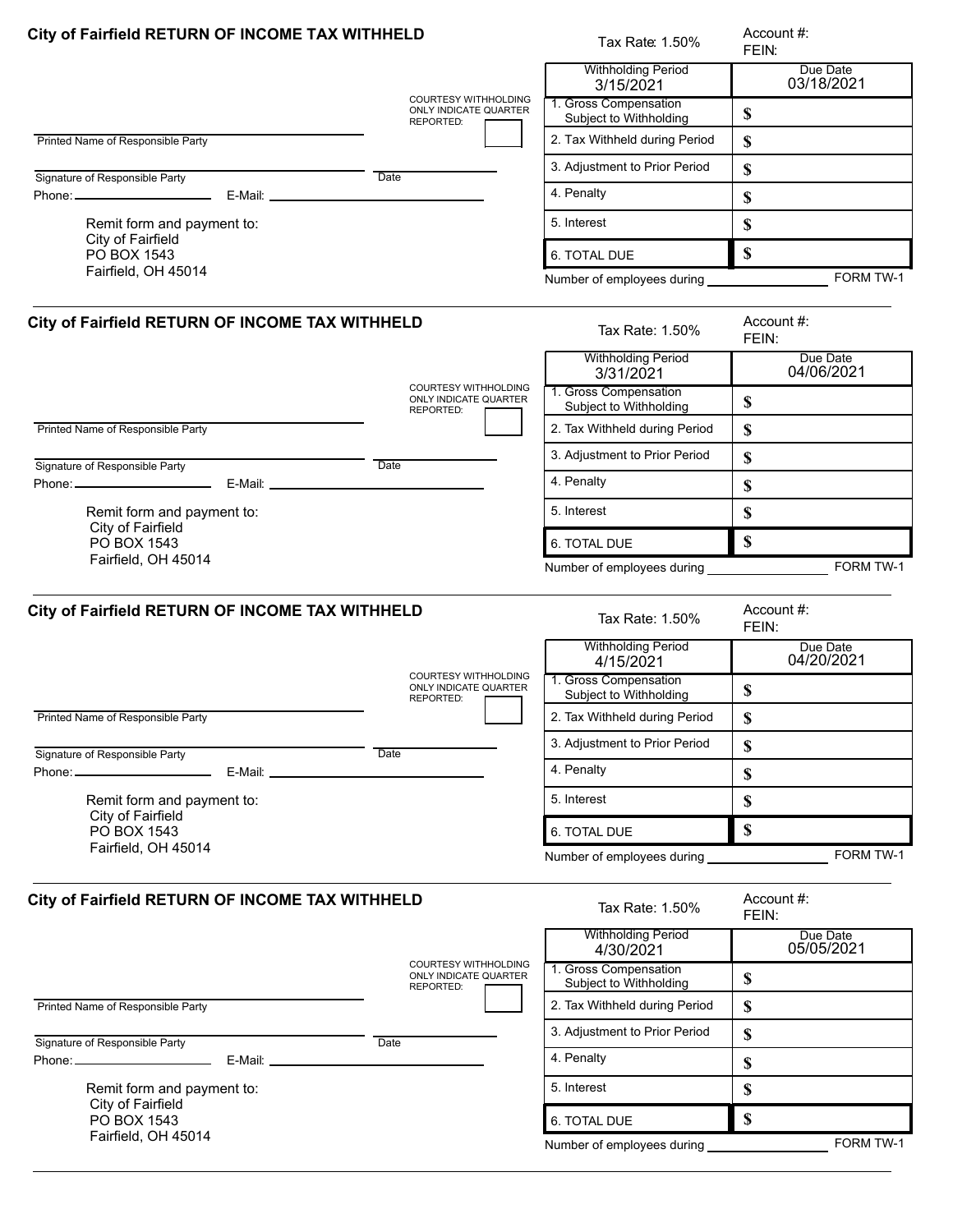|                                                              | City of Fairfield RETURN OF INCOME TAX WITHHELD                   |                                                                 | Account #:<br>FEIN:       |
|--------------------------------------------------------------|-------------------------------------------------------------------|-----------------------------------------------------------------|---------------------------|
|                                                              |                                                                   | <b>Withholding Period</b><br>5/15/2021                          | Due Date<br>05/19/2021    |
|                                                              | COURTESY WITHHOLDING<br>ONLY INDICATE QUARTER<br>REPORTED:        | 1. Gross Compensation<br>Subject to Withholding                 | \$                        |
| Printed Name of Responsible Party                            |                                                                   | 2. Tax Withheld during Period                                   | \$                        |
| Signature of Responsible Party                               | Date                                                              | 3. Adjustment to Prior Period                                   | \$                        |
|                                                              |                                                                   | 4. Penalty                                                      | \$                        |
| Remit form and payment to:                                   |                                                                   | 5. Interest                                                     | \$                        |
| City of Fairfield<br>PO BOX 1543                             |                                                                   | 6. TOTAL DUE                                                    | \$                        |
| Fairfield, OH 45014                                          |                                                                   | Number of employees during                                      | FORM TW-1                 |
| City of Fairfield RETURN OF INCOME TAX WITHHELD              |                                                                   | Tax Rate: 1.50%                                                 | Account #:<br>FEIN:       |
|                                                              | <b>COURTESY WITHHOLDING</b>                                       | <b>Withholding Period</b><br>5/31/2021                          | Due Date<br>06/03/2021    |
|                                                              | ONLY INDICATE QUARTER<br>REPORTED:                                | 1. Gross Compensation<br>Subject to Withholding                 | \$                        |
| Printed Name of Responsible Party                            |                                                                   | 2. Tax Withheld during Period                                   | \$                        |
| Signature of Responsible Party                               | Date                                                              | 3. Adjustment to Prior Period                                   | \$                        |
| Phone: ________________________                              |                                                                   | 4. Penalty                                                      | \$                        |
| Remit form and payment to:                                   |                                                                   | 5. Interest                                                     | \$                        |
| City of Fairfield<br>PO BOX 1543                             |                                                                   | 6. TOTAL DUE                                                    | $\mathbf S$               |
| Fairfield, OH 45014                                          |                                                                   | Number of employees during _______________                      | FORM TW-1                 |
| City of Fairfield RETURN OF INCOME TAX WITHHELD              |                                                                   | Tax Rate: 1.50%                                                 | Account #:<br>FEIN:       |
|                                                              | <b>COURTESY WITHHOLDING</b>                                       | <b>Withholding Period</b><br>6/15/2021<br>1. Gross Compensation | Due Date<br>06/18/2021    |
|                                                              | ONLY INDICATE QUARTER<br><b>REPORTED:</b>                         | Subject to Withholding                                          | \$                        |
| Printed Name of Responsible Party                            |                                                                   | 2. Tax Withheld during Period                                   | \$                        |
| Signature of Responsible Party                               | Date                                                              | 3. Adjustment to Prior Period                                   | \$                        |
| Phone: _________________________                             |                                                                   | 4. Penalty                                                      | \$                        |
| Remit form and payment to:                                   |                                                                   | 5. Interest                                                     | \$                        |
| City of Fairfield<br>PO BOX 1543<br>Fairfield, OH 45014      |                                                                   | 6. TOTAL DUE                                                    | $\boldsymbol{\mathsf{S}}$ |
|                                                              |                                                                   | Number of employees during                                      | FORM TW-1                 |
| City of Fairfield RETURN OF INCOME TAX WITHHELD              |                                                                   | Tax Rate: 1.50%                                                 | Account #:<br>FEIN:       |
|                                                              |                                                                   | <b>Withholding Period</b><br>6/30/2021                          | Due Date<br>07/06/2021    |
|                                                              | <b>COURTESY WITHHOLDING</b><br>ONLY INDICATE QUARTER<br>REPORTED: | 1. Gross Compensation<br>Subject to Withholding                 | \$                        |
| Printed Name of Responsible Party                            |                                                                   | 2. Tax Withheld during Period                                   | \$                        |
| Signature of Responsible Party                               | Date                                                              | 3. Adjustment to Prior Period                                   | \$                        |
| Phone: ________________________<br>E-Mail: _________________ |                                                                   | 4. Penalty                                                      | \$                        |
| Remit form and payment to:                                   |                                                                   | 5. Interest                                                     | \$                        |
| City of Fairfield<br>PO BOX 1543                             |                                                                   | 6. TOTAL DUE                                                    | \$                        |
| Fairfield, OH 45014                                          |                                                                   | Number of employees during                                      | FORM TW-1                 |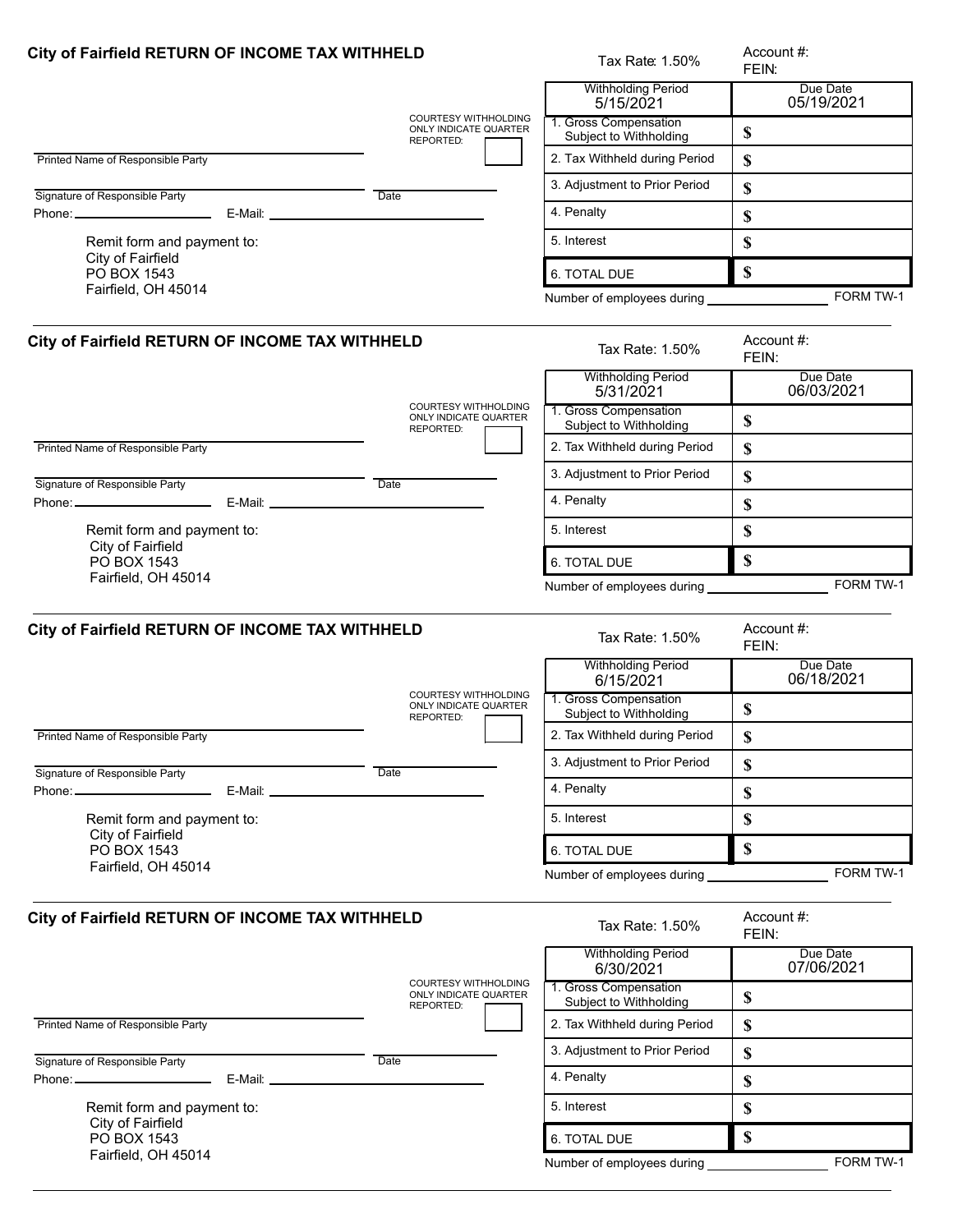| City of Fairfield RETURN OF INCOME TAX WITHHELD         |                                                                          | Tax Rate: 1.50%                                                 | Account #:<br>FEIN:       |
|---------------------------------------------------------|--------------------------------------------------------------------------|-----------------------------------------------------------------|---------------------------|
|                                                         |                                                                          | <b>Withholding Period</b><br>7/15/2021                          | Due Date<br>07/20/2021    |
|                                                         | <b>COURTESY WITHHOLDING</b><br>ONLY INDICATE QUARTER<br>REPORTED:        | 1. Gross Compensation<br>Subject to Withholding                 | \$                        |
| Printed Name of Responsible Party                       |                                                                          | 2. Tax Withheld during Period                                   | \$                        |
| Signature of Responsible Party                          | Date                                                                     | 3. Adjustment to Prior Period                                   | \$                        |
|                                                         |                                                                          | 4. Penalty                                                      | \$                        |
| Remit form and payment to:                              |                                                                          | 5. Interest                                                     | \$                        |
| City of Fairfield<br>PO BOX 1543                        |                                                                          | 6. TOTAL DUE                                                    | $\mathbf S$               |
| Fairfield, OH 45014                                     |                                                                          | Number of employees during _____                                | FORM TW-1                 |
| City of Fairfield RETURN OF INCOME TAX WITHHELD         |                                                                          | Tax Rate: 1.50%                                                 | Account #:<br>FEIN:       |
|                                                         |                                                                          | <b>Withholding Period</b><br>7/31/2021                          | Due Date<br>08/04/2021    |
|                                                         | <b>COURTESY WITHHOLDING</b><br><b>ONLY INDICATE QUARTER</b><br>REPORTED: | 1. Gross Compensation<br>Subject to Withholding                 | \$                        |
| Printed Name of Responsible Party                       |                                                                          | 2. Tax Withheld during Period                                   | \$                        |
| Signature of Responsible Party                          | Date                                                                     | 3. Adjustment to Prior Period                                   | \$                        |
| Phone: ________________________                         |                                                                          | 4. Penalty                                                      | \$                        |
| Remit form and payment to:                              |                                                                          | 5. Interest                                                     | \$                        |
| City of Fairfield<br>PO BOX 1543                        |                                                                          | 6. TOTAL DUE                                                    | $\mathbf S$               |
| Fairfield, OH 45014                                     |                                                                          | Number of employees during _______________                      | FORM TW-1                 |
| City of Fairfield RETURN OF INCOME TAX WITHHELD         |                                                                          | Tax Rate: 1.50%                                                 | Account #:<br>FEIN:       |
|                                                         | <b>COURTESY WITHHOLDING</b>                                              | <b>Withholding Period</b><br>8/15/2021<br>1. Gross Compensation | Due Date<br>08/18/2021    |
|                                                         | ONLY INDICATE QUARTER<br>REPORTED:                                       | Subject to Withholding                                          | \$                        |
| Printed Name of Responsible Party                       |                                                                          | 2. Tax Withheld during Period                                   | \$                        |
| Signature of Responsible Party                          | Date                                                                     | 3. Adjustment to Prior Period                                   | \$                        |
| Phone: _________________________                        |                                                                          | 4. Penalty                                                      | \$                        |
| Remit form and payment to:                              |                                                                          | 5. Interest                                                     | \$                        |
| City of Fairfield<br>PO BOX 1543<br>Fairfield, OH 45014 |                                                                          | 6. TOTAL DUE                                                    | $\boldsymbol{\mathsf{S}}$ |
|                                                         |                                                                          | Number of employees during                                      | FORM TW-1                 |
| City of Fairfield RETURN OF INCOME TAX WITHHELD         |                                                                          | Tax Rate: 1.50%                                                 | Account #:<br>FEIN:       |
|                                                         |                                                                          | <b>Withholding Period</b><br>8/31/2021                          | Due Date<br>09/03/2021    |
|                                                         | <b>COURTESY WITHHOLDING</b><br>ONLY INDICATE QUARTER                     | 1. Gross Compensation<br>Subject to Withholding                 | \$                        |
| Printed Name of Responsible Party                       | REPORTED:                                                                | 2. Tax Withheld during Period                                   | \$                        |
|                                                         |                                                                          | 3. Adjustment to Prior Period                                   | \$                        |
| Signature of Responsible Party                          | Date                                                                     | 4. Penalty                                                      | \$                        |
| Remit form and payment to:                              |                                                                          | 5. Interest                                                     | \$                        |
| City of Fairfield<br>PO BOX 1543                        |                                                                          | 6. TOTAL DUE                                                    | \$                        |
| Fairfield, OH 45014                                     |                                                                          | Number of employees during                                      | FORM TW-1                 |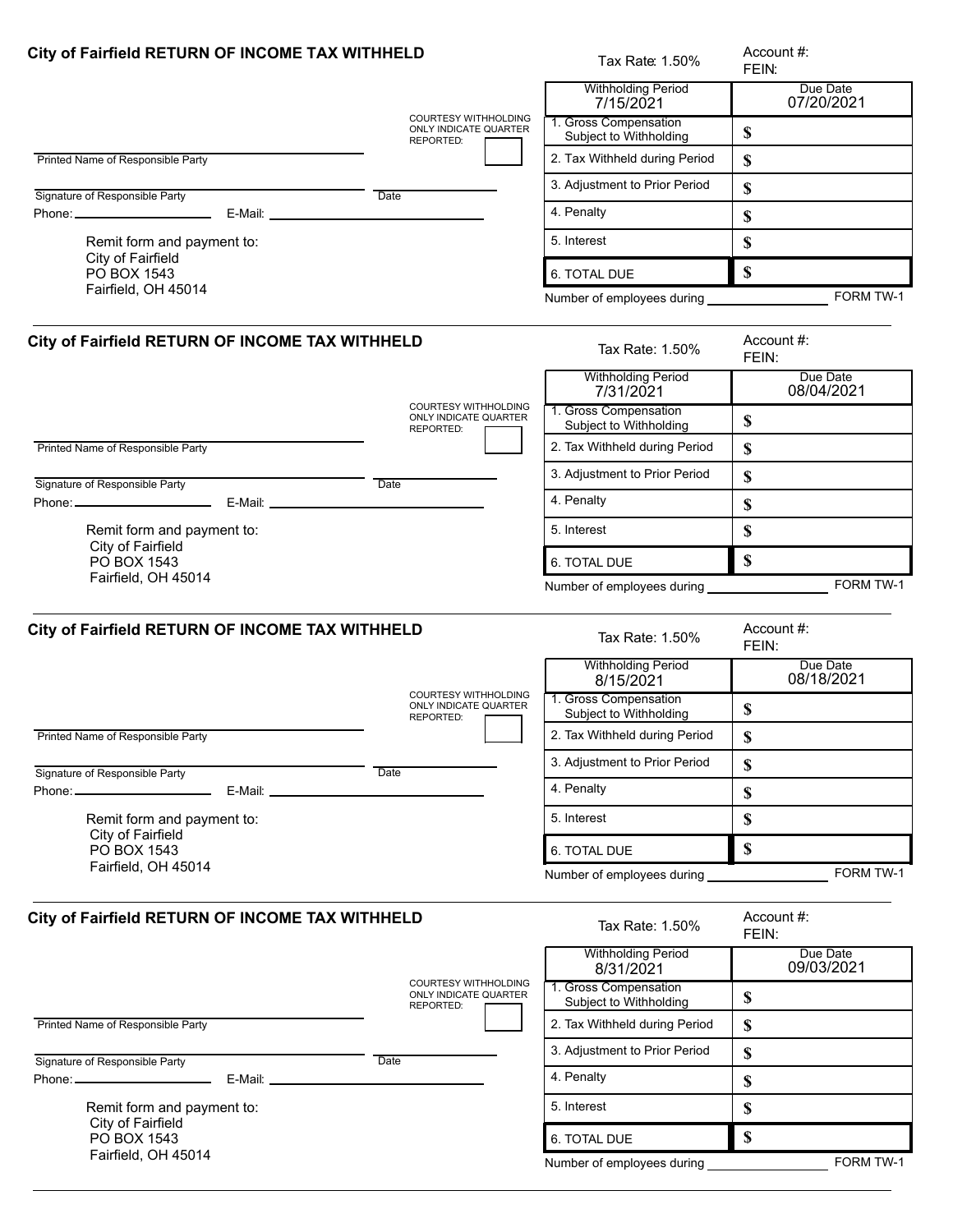| City of Fairfield RETURN OF INCOME TAX WITHHELD              |                                                                   | Tax Rate: 1.50%                                                  | Account #:<br>FEIN:       |
|--------------------------------------------------------------|-------------------------------------------------------------------|------------------------------------------------------------------|---------------------------|
|                                                              |                                                                   | <b>Withholding Period</b><br>9/15/2021                           | Due Date<br>09/20/2021    |
|                                                              | COURTESY WITHHOLDING<br>ONLY INDICATE QUARTER<br>REPORTED:        | 1. Gross Compensation<br>Subject to Withholding                  | \$                        |
| Printed Name of Responsible Party                            |                                                                   | 2. Tax Withheld during Period                                    | \$                        |
| Signature of Responsible Party                               | Date                                                              | 3. Adjustment to Prior Period                                    | \$                        |
|                                                              |                                                                   | 4. Penalty                                                       | \$                        |
| Remit form and payment to:                                   |                                                                   | 5. Interest                                                      | \$                        |
| City of Fairfield<br>PO BOX 1543                             |                                                                   | 6. TOTAL DUE                                                     | \$                        |
| Fairfield, OH 45014                                          |                                                                   | Number of employees during                                       | FORM TW-1                 |
| City of Fairfield RETURN OF INCOME TAX WITHHELD              |                                                                   | Tax Rate: 1.50%                                                  | Account #:<br>FEIN:       |
|                                                              | <b>COURTESY WITHHOLDING</b>                                       | <b>Withholding Period</b><br>9/30/2021                           | Due Date<br>10/05/2021    |
|                                                              | ONLY INDICATE QUARTER<br>REPORTED:                                | 1. Gross Compensation<br>Subject to Withholding                  | \$                        |
| Printed Name of Responsible Party                            |                                                                   | 2. Tax Withheld during Period                                    | \$                        |
| Signature of Responsible Party                               | Date                                                              | 3. Adjustment to Prior Period                                    | \$                        |
| Phone: ________________________                              |                                                                   | 4. Penalty                                                       | \$                        |
| Remit form and payment to:                                   |                                                                   | 5. Interest                                                      | \$                        |
| City of Fairfield<br>PO BOX 1543                             |                                                                   | 6. TOTAL DUE                                                     | $\mathbf S$               |
| Fairfield, OH 45014                                          |                                                                   | Number of employees during _______________                       | FORM TW-1                 |
| City of Fairfield RETURN OF INCOME TAX WITHHELD              |                                                                   | Tax Rate: 1.50%                                                  | Account #:<br>FEIN:       |
|                                                              | <b>COURTESY WITHHOLDING</b>                                       | <b>Withholding Period</b><br>10/15/2021<br>1. Gross Compensation | Due Date<br>10/20/2021    |
|                                                              | ONLY INDICATE QUARTER<br><b>REPORTED:</b>                         | Subject to Withholding                                           | \$                        |
| Printed Name of Responsible Party                            |                                                                   | 2. Tax Withheld during Period                                    | \$                        |
| Signature of Responsible Party                               | Date                                                              | 3. Adjustment to Prior Period                                    | \$                        |
| Phone: _________________________                             |                                                                   | 4. Penalty                                                       | \$                        |
| Remit form and payment to:                                   |                                                                   | 5. Interest                                                      | \$                        |
| City of Fairfield<br>PO BOX 1543                             |                                                                   | 6. TOTAL DUE                                                     | $\boldsymbol{\mathsf{S}}$ |
| Fairfield, OH 45014                                          |                                                                   | Number of employees during                                       | FORM TW-1                 |
| City of Fairfield RETURN OF INCOME TAX WITHHELD              |                                                                   | Tax Rate: 1.50%                                                  | Account #:<br>FEIN:       |
|                                                              |                                                                   | <b>Withholding Period</b><br>10/31/2021                          | Due Date<br>11/03/2021    |
|                                                              | <b>COURTESY WITHHOLDING</b><br>ONLY INDICATE QUARTER<br>REPORTED: | 1. Gross Compensation<br>Subject to Withholding                  | \$                        |
| Printed Name of Responsible Party                            |                                                                   | 2. Tax Withheld during Period                                    | \$                        |
| Signature of Responsible Party                               | Date                                                              | 3. Adjustment to Prior Period                                    | \$                        |
| Phone: ________________________<br>E-Mail: _________________ |                                                                   | 4. Penalty                                                       | \$                        |
| Remit form and payment to:                                   |                                                                   | 5. Interest                                                      | \$                        |
| City of Fairfield<br>PO BOX 1543                             |                                                                   | 6. TOTAL DUE                                                     | \$                        |
| Fairfield, OH 45014                                          |                                                                   | Number of employees during                                       | FORM TW-1                 |